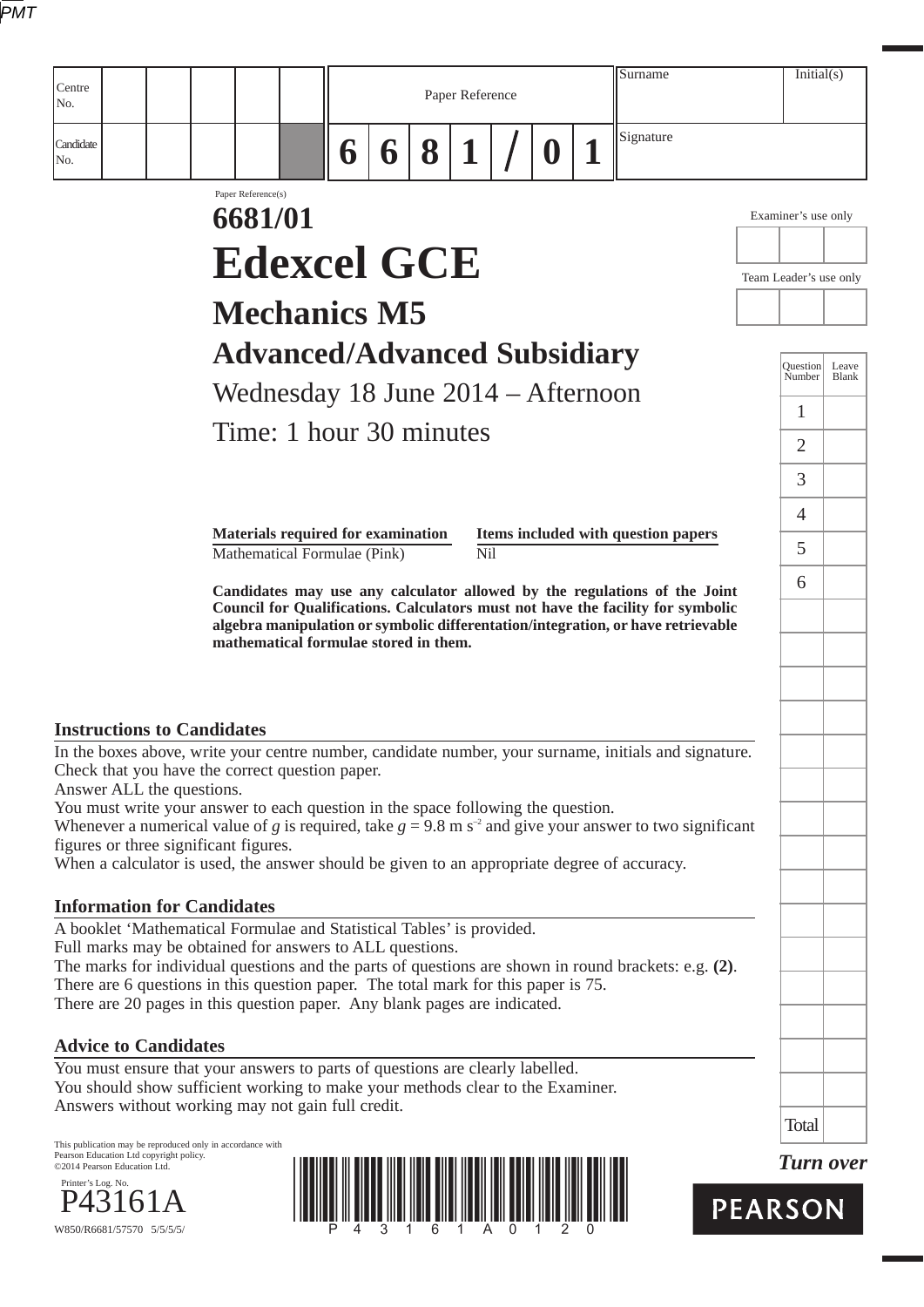## Leave blank

| 1. | A small bead is threaded on a smooth, straight horizontal wire which passes through the<br>point $A(-3, 1)$ and the point $B(2, 5)$ in the x-y plane. The bead moves under the action of<br>a horizontal force F of magnitude 8.5 N whose line of action is parallel to the line with<br>equation $15x - 8y + 4 = 0$ . The unit on both the x and y axes has length one metre. Find<br>the work done by $\bf{F}$ as it moves the bead from $\bf{A}$ to $\bf{B}$ . |  |  |  |
|----|-------------------------------------------------------------------------------------------------------------------------------------------------------------------------------------------------------------------------------------------------------------------------------------------------------------------------------------------------------------------------------------------------------------------------------------------------------------------|--|--|--|
|    | (8)                                                                                                                                                                                                                                                                                                                                                                                                                                                               |  |  |  |
|    |                                                                                                                                                                                                                                                                                                                                                                                                                                                                   |  |  |  |
|    |                                                                                                                                                                                                                                                                                                                                                                                                                                                                   |  |  |  |
|    |                                                                                                                                                                                                                                                                                                                                                                                                                                                                   |  |  |  |
|    |                                                                                                                                                                                                                                                                                                                                                                                                                                                                   |  |  |  |
|    |                                                                                                                                                                                                                                                                                                                                                                                                                                                                   |  |  |  |
|    |                                                                                                                                                                                                                                                                                                                                                                                                                                                                   |  |  |  |
|    |                                                                                                                                                                                                                                                                                                                                                                                                                                                                   |  |  |  |
|    |                                                                                                                                                                                                                                                                                                                                                                                                                                                                   |  |  |  |
|    |                                                                                                                                                                                                                                                                                                                                                                                                                                                                   |  |  |  |
|    |                                                                                                                                                                                                                                                                                                                                                                                                                                                                   |  |  |  |
|    |                                                                                                                                                                                                                                                                                                                                                                                                                                                                   |  |  |  |
|    |                                                                                                                                                                                                                                                                                                                                                                                                                                                                   |  |  |  |
|    |                                                                                                                                                                                                                                                                                                                                                                                                                                                                   |  |  |  |
|    |                                                                                                                                                                                                                                                                                                                                                                                                                                                                   |  |  |  |
|    |                                                                                                                                                                                                                                                                                                                                                                                                                                                                   |  |  |  |
|    |                                                                                                                                                                                                                                                                                                                                                                                                                                                                   |  |  |  |
|    |                                                                                                                                                                                                                                                                                                                                                                                                                                                                   |  |  |  |
|    |                                                                                                                                                                                                                                                                                                                                                                                                                                                                   |  |  |  |
|    |                                                                                                                                                                                                                                                                                                                                                                                                                                                                   |  |  |  |
|    |                                                                                                                                                                                                                                                                                                                                                                                                                                                                   |  |  |  |
|    |                                                                                                                                                                                                                                                                                                                                                                                                                                                                   |  |  |  |
|    |                                                                                                                                                                                                                                                                                                                                                                                                                                                                   |  |  |  |
|    |                                                                                                                                                                                                                                                                                                                                                                                                                                                                   |  |  |  |
|    |                                                                                                                                                                                                                                                                                                                                                                                                                                                                   |  |  |  |
|    |                                                                                                                                                                                                                                                                                                                                                                                                                                                                   |  |  |  |
|    |                                                                                                                                                                                                                                                                                                                                                                                                                                                                   |  |  |  |
|    |                                                                                                                                                                                                                                                                                                                                                                                                                                                                   |  |  |  |
|    |                                                                                                                                                                                                                                                                                                                                                                                                                                                                   |  |  |  |
|    |                                                                                                                                                                                                                                                                                                                                                                                                                                                                   |  |  |  |
|    |                                                                                                                                                                                                                                                                                                                                                                                                                                                                   |  |  |  |
| 2  |                                                                                                                                                                                                                                                                                                                                                                                                                                                                   |  |  |  |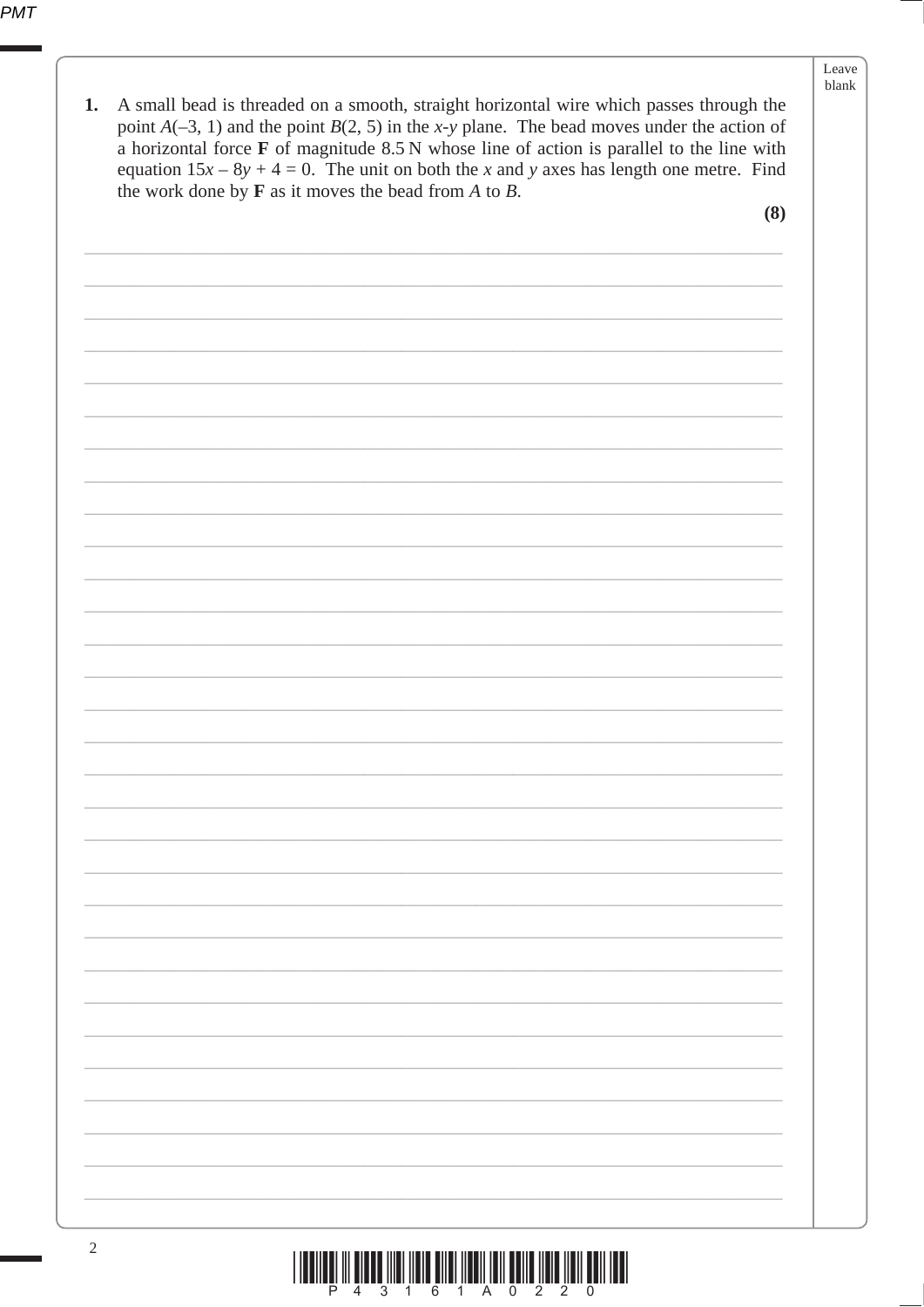PMT

| A particle $P$ moves in a plane so that its position vector, $\mathbf r$ metres at time $t$ seconds, satisfies<br>2.<br>the differential equation |     |
|---------------------------------------------------------------------------------------------------------------------------------------------------|-----|
| $\frac{dr}{dt} + r = t\mathbf{i} + e^{-t}\mathbf{j}$                                                                                              |     |
| When $t = 0$ the particle is at the point with position vector $(i + j)$ m.                                                                       |     |
| Find $\bf{r}$ in terms of $t$ .                                                                                                                   | (9) |
|                                                                                                                                                   |     |
|                                                                                                                                                   |     |
|                                                                                                                                                   |     |
|                                                                                                                                                   |     |
|                                                                                                                                                   |     |
|                                                                                                                                                   |     |
|                                                                                                                                                   |     |
|                                                                                                                                                   |     |
|                                                                                                                                                   |     |
|                                                                                                                                                   |     |
|                                                                                                                                                   |     |
|                                                                                                                                                   |     |
|                                                                                                                                                   |     |
|                                                                                                                                                   |     |
|                                                                                                                                                   |     |
|                                                                                                                                                   |     |
|                                                                                                                                                   |     |
|                                                                                                                                                   |     |
|                                                                                                                                                   |     |
|                                                                                                                                                   |     |

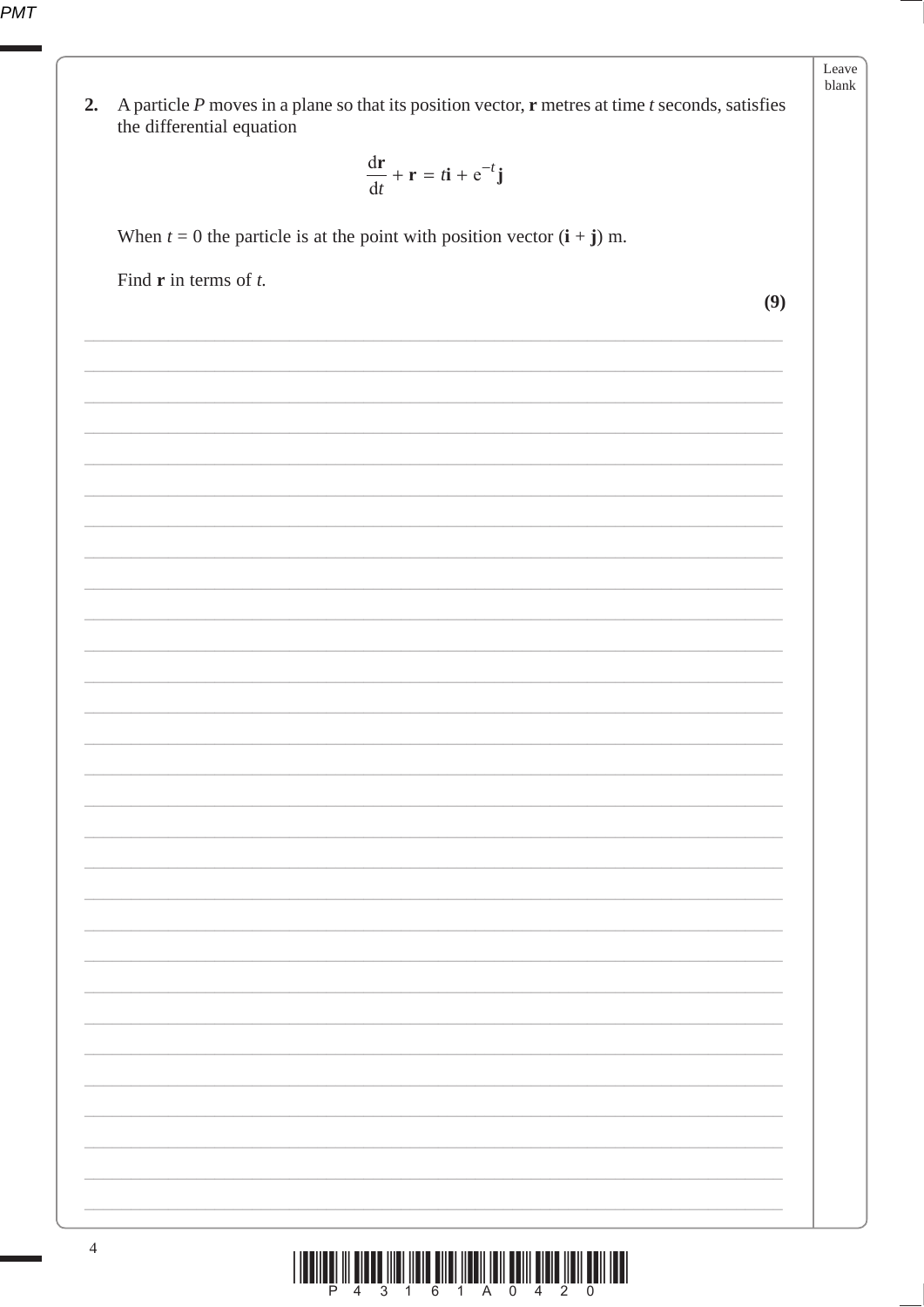| 3. |                                                                                                                                                                                                                                                                                                                                                                                            |
|----|--------------------------------------------------------------------------------------------------------------------------------------------------------------------------------------------------------------------------------------------------------------------------------------------------------------------------------------------------------------------------------------------|
|    | Three forces $\mathbf{F}_1$ , $\mathbf{F}_2$ and $\mathbf{F}_3$ act on a rigid body at the points with position vectors $\mathbf{r}_1$ , $\mathbf{r}_2$ and<br>$\mathbf{r}_3$ respectively.                                                                                                                                                                                                |
|    | $\mathbf{F}_1 = (2\mathbf{i} + 3\mathbf{j} - \mathbf{k})$ N and $\mathbf{r}_1 = (\mathbf{i} + \mathbf{j} - 2\mathbf{k})$ m,<br>$\mathbf{F}_2 = (\mathbf{i} - 4\mathbf{j} - 2\mathbf{k})$ N and $\mathbf{r}_2 = (3\mathbf{i} - \mathbf{j} - \mathbf{k})$ m,<br>$\mathbf{F}_3 = (-3\mathbf{i} + \mathbf{j} + 3\mathbf{k})$ N and $\mathbf{r}_3 = (\mathbf{i} - 2\mathbf{j} + \mathbf{k})$ m. |
|    | Show that the system is equivalent to a couple and find the magnitude of the vector                                                                                                                                                                                                                                                                                                        |
|    | moment of this couple.<br>(9)                                                                                                                                                                                                                                                                                                                                                              |
|    |                                                                                                                                                                                                                                                                                                                                                                                            |
|    |                                                                                                                                                                                                                                                                                                                                                                                            |
|    |                                                                                                                                                                                                                                                                                                                                                                                            |
|    |                                                                                                                                                                                                                                                                                                                                                                                            |
|    |                                                                                                                                                                                                                                                                                                                                                                                            |
|    |                                                                                                                                                                                                                                                                                                                                                                                            |
|    |                                                                                                                                                                                                                                                                                                                                                                                            |
|    |                                                                                                                                                                                                                                                                                                                                                                                            |
|    |                                                                                                                                                                                                                                                                                                                                                                                            |
|    |                                                                                                                                                                                                                                                                                                                                                                                            |
|    |                                                                                                                                                                                                                                                                                                                                                                                            |
|    |                                                                                                                                                                                                                                                                                                                                                                                            |
|    |                                                                                                                                                                                                                                                                                                                                                                                            |
|    |                                                                                                                                                                                                                                                                                                                                                                                            |
|    |                                                                                                                                                                                                                                                                                                                                                                                            |
|    |                                                                                                                                                                                                                                                                                                                                                                                            |
|    |                                                                                                                                                                                                                                                                                                                                                                                            |
|    |                                                                                                                                                                                                                                                                                                                                                                                            |
|    |                                                                                                                                                                                                                                                                                                                                                                                            |
|    |                                                                                                                                                                                                                                                                                                                                                                                            |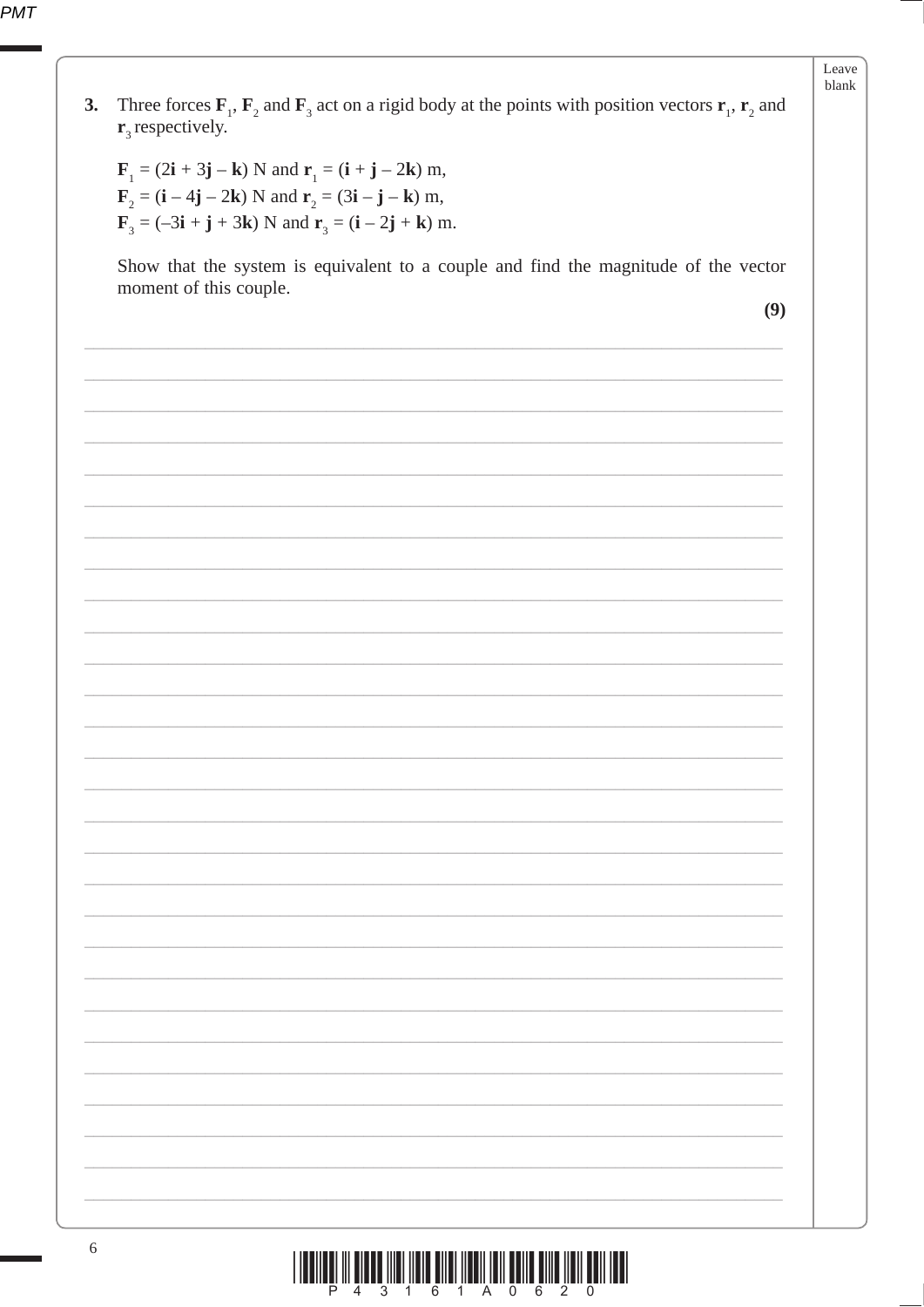| eav<br>е |
|----------|
| hlank    |

- $\overline{4}$ . A spacecraft is travelling in a straight line in deep space where all external forces can be assumed to be negligible. The spacecraft decelerates by ejecting fuel at a constant speed  $k$  relative to the spacecraft, in the direction of motion of the spacecraft. At time  $t$ , the spacecraft has speed  $v$  and mass  $m$ .
	- (a) Show, from first principles, that while the spacecraft is ejecting fuel,

$$
\frac{\mathrm{d}v}{\mathrm{d}m} - \frac{k}{m} = 0
$$

 $(5)$ 

At time  $t = 0$ , the spacecraft has speed U and mass M.

(b) Find the mass of the spacecraft when it comes to rest.

 $(6)$ 

Given that  $m = Me^{-\alpha t^2}$ , where  $\alpha$  is a positive constant, and that the spacecraft comes to rest at time  $t = T$ ,

(c) find, in terms of  $U$  and  $T$  only, the distance travelled by the spacecraft in decelerating from speed  $U$  to rest.

 $(6)$ 

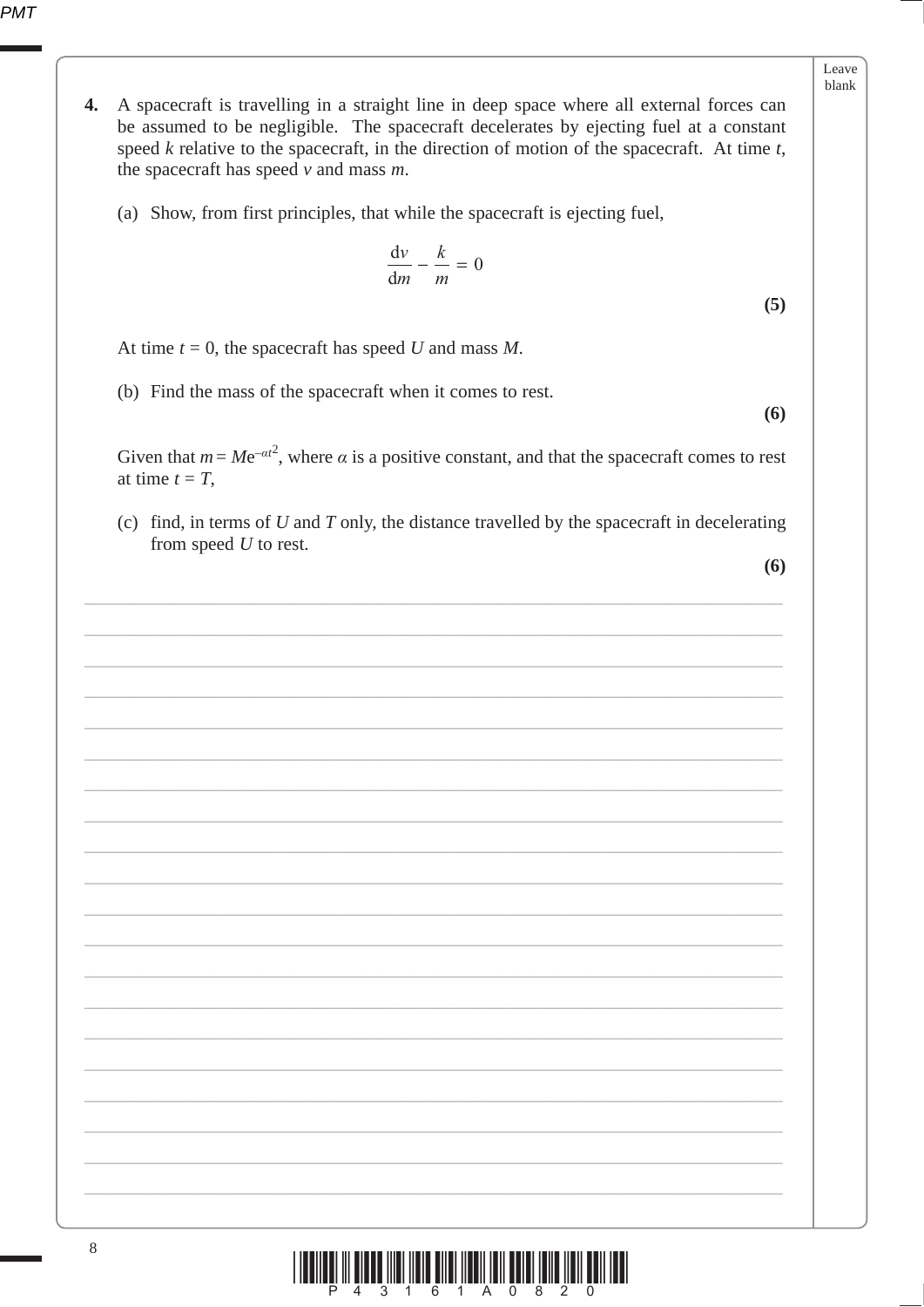|                             | $\boldsymbol{9}$<br>Turn over |
|-----------------------------|-------------------------------|
|                             |                               |
|                             |                               |
|                             |                               |
|                             |                               |
|                             |                               |
|                             |                               |
|                             |                               |
|                             |                               |
|                             |                               |
|                             |                               |
|                             |                               |
|                             |                               |
|                             |                               |
|                             |                               |
|                             |                               |
|                             |                               |
|                             |                               |
|                             |                               |
|                             |                               |
| <b>Question 4 continued</b> | blank                         |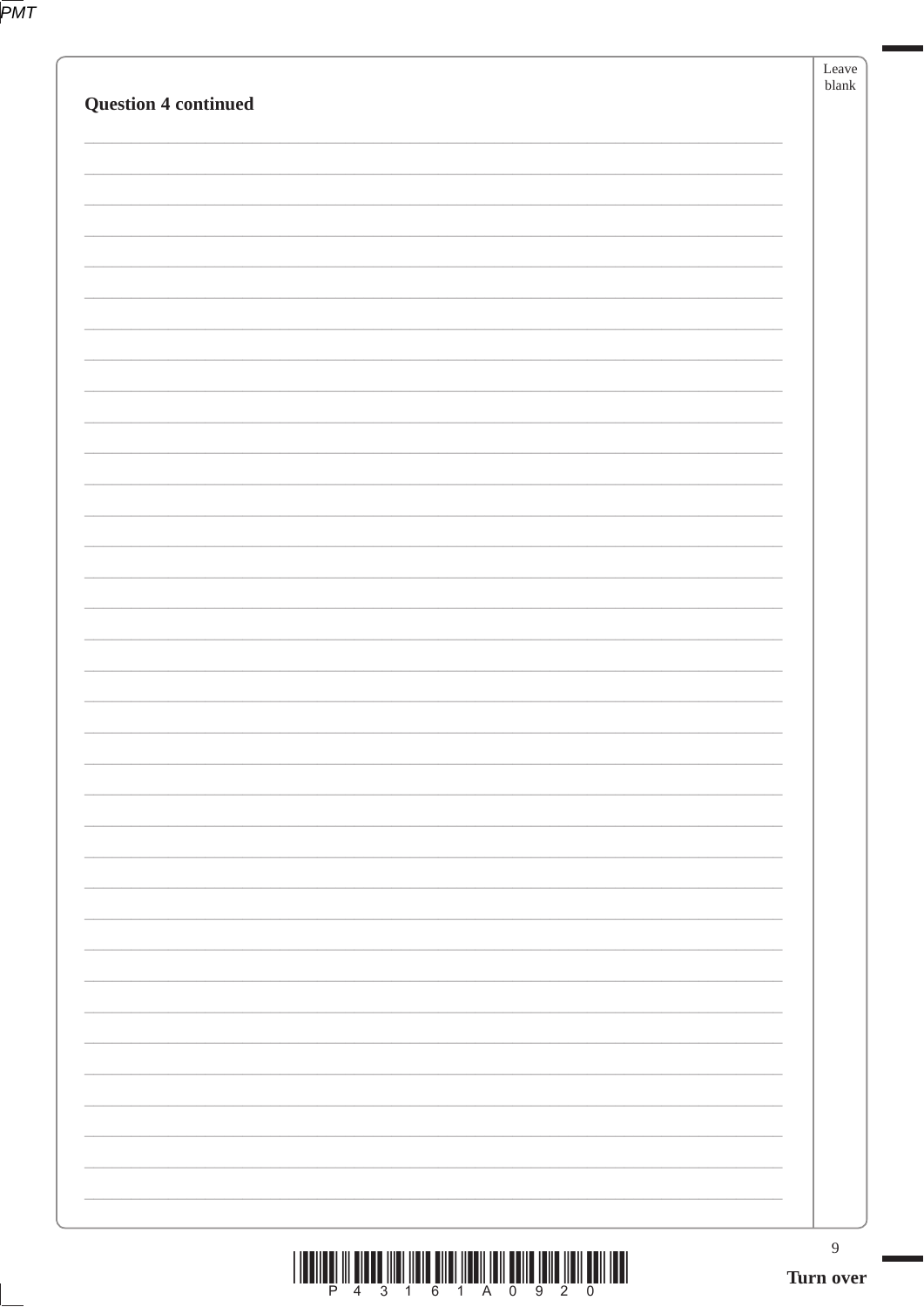PMT

|    |                                                                                                                                                                                                  | Leave<br>blank |
|----|--------------------------------------------------------------------------------------------------------------------------------------------------------------------------------------------------|----------------|
| 5. | A uniform rod $AB$ , of mass m and length $2a$ , is free to rotate in a vertical plane about a<br>fixed smooth horizontal axis $L$ . The axis $L$ is perpendicular to the rod and passes through |                |
|    | the point P of the rod, where $AP = \frac{2}{3}a$ .                                                                                                                                              |                |
|    | (a) Find the moment of inertia of the rod about $L$ .<br>(3)                                                                                                                                     |                |
|    | The rod is held at rest with $B$ vertically above $P$ and is slightly displaced.                                                                                                                 |                |
|    | (b) Find the angular speed of the rod when PB makes an angle $\theta$ with the upward vertical.<br>(4)                                                                                           |                |
|    | (c) Find the magnitude of the angular acceleration of the rod when PB makes an angle $\theta$<br>with the upward vertical.                                                                       |                |
|    | (3)                                                                                                                                                                                              |                |
|    | (d) Find, in terms of $g$ and $a$ only, the angular speed of the rod when the force acting on<br>the rod at $P$ is perpendicular to the rod.                                                     |                |
|    | (5)                                                                                                                                                                                              |                |
|    |                                                                                                                                                                                                  |                |
|    |                                                                                                                                                                                                  |                |
|    |                                                                                                                                                                                                  |                |
|    |                                                                                                                                                                                                  |                |
|    |                                                                                                                                                                                                  |                |
|    |                                                                                                                                                                                                  |                |
|    |                                                                                                                                                                                                  |                |
|    |                                                                                                                                                                                                  |                |
|    |                                                                                                                                                                                                  |                |
|    |                                                                                                                                                                                                  |                |
|    |                                                                                                                                                                                                  |                |
|    |                                                                                                                                                                                                  |                |
|    |                                                                                                                                                                                                  |                |
|    |                                                                                                                                                                                                  |                |
|    |                                                                                                                                                                                                  |                |
|    |                                                                                                                                                                                                  |                |
|    | 12                                                                                                                                                                                               |                |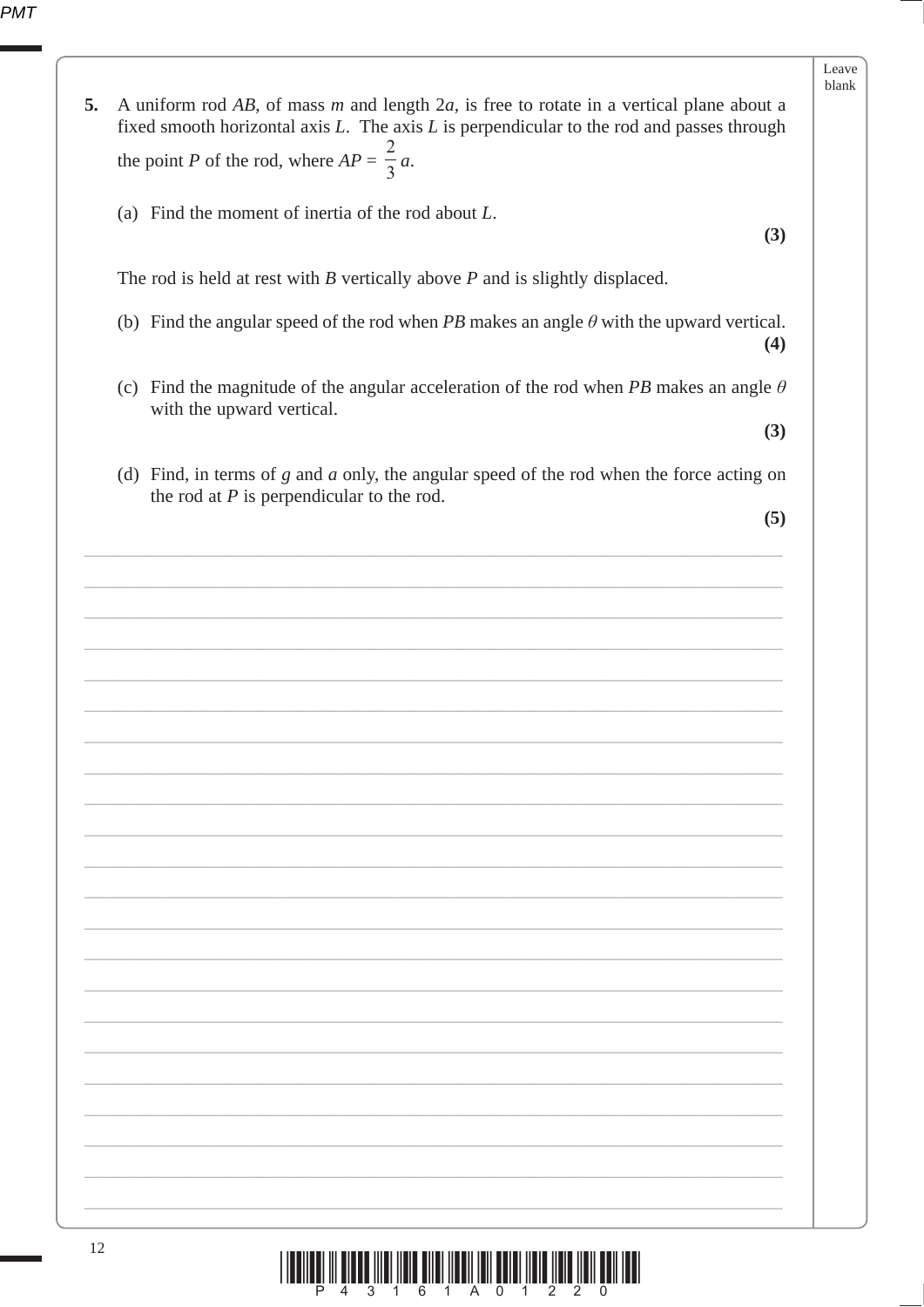|--|

| $\mathbf{1}$         | 13<br>Turn over |
|----------------------|-----------------|
|                      |                 |
|                      |                 |
|                      |                 |
|                      |                 |
|                      |                 |
|                      |                 |
|                      |                 |
|                      |                 |
|                      |                 |
|                      |                 |
|                      |                 |
|                      |                 |
|                      |                 |
|                      |                 |
|                      |                 |
|                      |                 |
|                      |                 |
|                      |                 |
| Question 5 continued | blank           |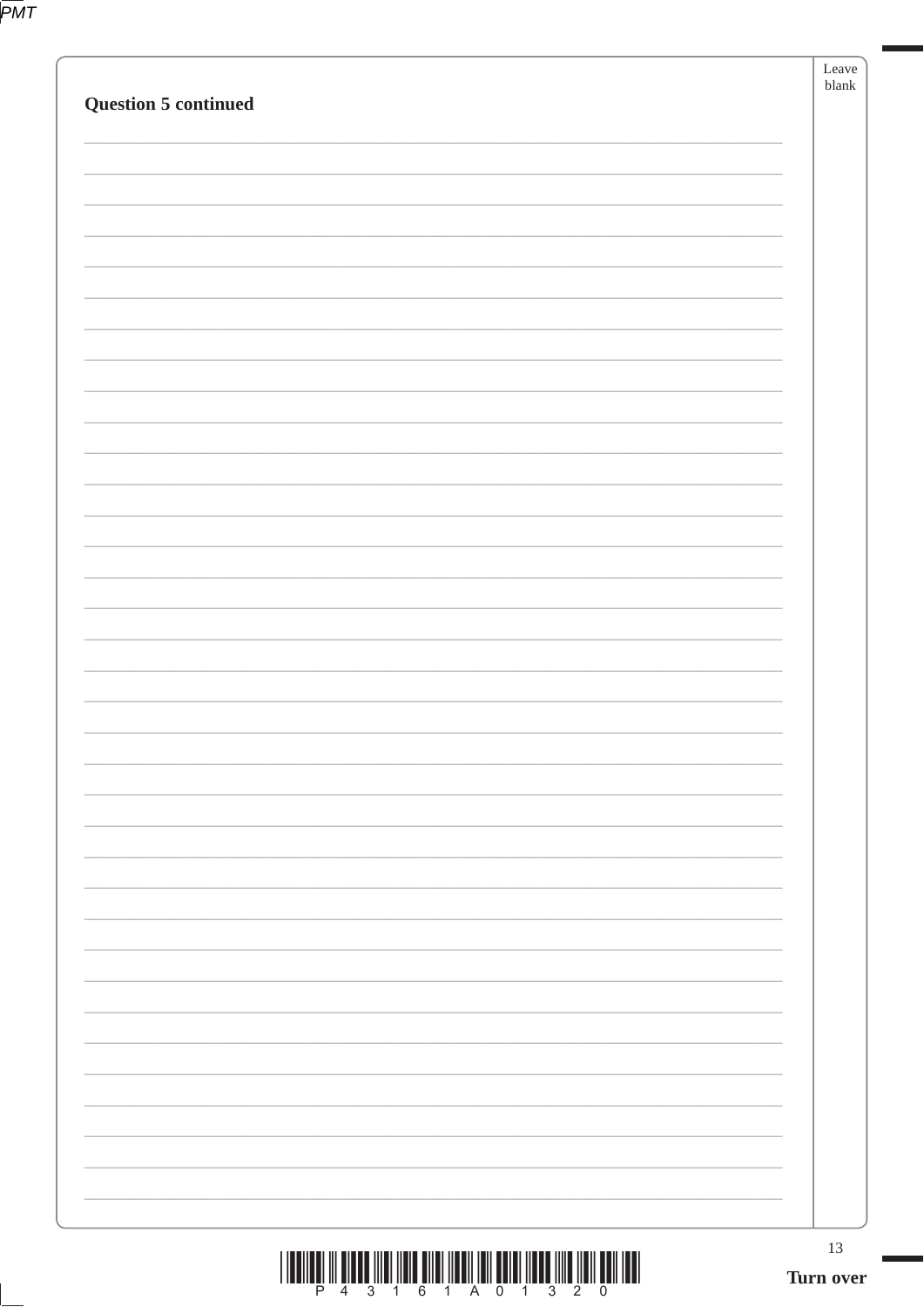## Leave blank

**(5)**

**6.** (a) Prove, using integration, that the moment of inertia of a uniform circular disc, of mass *m* and radius *a*, about an axis through the centre of the disc and perpendicular

to the plane of the disc is  $\frac{1}{2}$  *ma*<sup>2</sup>.

[*You may assume without proof that the moment of inertia of a uniform hoop of mass m*  and radius r about an axis through its centre and perpendicular to its plane is  $mr^2$ .]



**Figure 1**

A uniform plane shape *S* of mass *M* is formed by removing a uniform circular disc with centre *O* and radius *a* from a uniform circular disc with centre *O* and radius 2*a*, as shown in Figure 1. The shape *S* is free to rotate about a fixed smooth axis *L*, which passes through *O* and lies in the plane of the shape.

 (b) Show that the moment of inertia of *S* about *L* is 5  $\frac{3}{4}$ *Ma*<sup>2</sup>.

The shape *S* is at rest in a horizontal plane and is free to rotate about the axis *L*. A particle of mass *M* falls vertically and strikes *S* at the point *A*, where *OA* = 3  $\frac{2}{2}$ *a* and *OA* is perpendicular to *L*. The particle adheres to *S* at *A*. Immediately before the particle strikes *S* the speed of the particle is *u*.

(c) Find, in terms of *M* and *u*, the loss in kinetic energy due to the impact.

\_\_\_\_\_\_\_\_\_\_\_\_\_\_\_\_\_\_\_\_\_\_\_\_\_\_\_\_\_\_\_\_\_\_\_\_\_\_\_\_\_\_\_\_\_\_\_\_\_\_\_\_\_\_\_\_\_\_\_\_\_\_\_\_\_\_\_\_\_\_\_\_\_\_\_

\_\_\_\_\_\_\_\_\_\_\_\_\_\_\_\_\_\_\_\_\_\_\_\_\_\_\_\_\_\_\_\_\_\_\_\_\_\_\_\_\_\_\_\_\_\_\_\_\_\_\_\_\_\_\_\_\_\_\_\_\_\_\_\_\_\_\_\_\_\_\_\_\_\_\_

\_\_\_\_\_\_\_\_\_\_\_\_\_\_\_\_\_\_\_\_\_\_\_\_\_\_\_\_\_\_\_\_\_\_\_\_\_\_\_\_\_\_\_\_\_\_\_\_\_\_\_\_\_\_\_\_\_\_\_\_\_\_\_\_\_\_\_\_\_\_\_\_\_\_\_

\_\_\_\_\_\_\_\_\_\_\_\_\_\_\_\_\_\_\_\_\_\_\_\_\_\_\_\_\_\_\_\_\_\_\_\_\_\_\_\_\_\_\_\_\_\_\_\_\_\_\_\_\_\_\_\_\_\_\_\_\_\_\_\_\_\_\_\_\_\_\_\_\_\_\_

\_\_\_\_\_\_\_\_\_\_\_\_\_\_\_\_\_\_\_\_\_\_\_\_\_\_\_\_\_\_\_\_\_\_\_\_\_\_\_\_\_\_\_\_\_\_\_\_\_\_\_\_\_\_\_\_\_\_\_\_\_\_\_\_\_\_\_\_\_\_\_\_\_\_\_

\_\_\_\_\_\_\_\_\_\_\_\_\_\_\_\_\_\_\_\_\_\_\_\_\_\_\_\_\_\_\_\_\_\_\_\_\_\_\_\_\_\_\_\_\_\_\_\_\_\_\_\_\_\_\_\_\_\_\_\_\_\_\_\_\_\_\_\_\_\_\_\_\_\_\_

\_\_\_\_\_\_\_\_\_\_\_\_\_\_\_\_\_\_\_\_\_\_\_\_\_\_\_\_\_\_\_\_\_\_\_\_\_\_\_\_\_\_\_\_\_\_\_\_\_\_\_\_\_\_\_\_\_\_\_\_\_\_\_\_\_\_\_\_\_\_\_\_\_\_\_

\_\_\_\_\_\_\_\_\_\_\_\_\_\_\_\_\_\_\_\_\_\_\_\_\_\_\_\_\_\_\_\_\_\_\_\_\_\_\_\_\_\_\_\_\_\_\_\_\_\_\_\_\_\_\_\_\_\_\_\_\_\_\_\_\_\_\_\_\_\_\_\_\_\_\_

\_\_\_\_\_\_\_\_\_\_\_\_\_\_\_\_\_\_\_\_\_\_\_\_\_\_\_\_\_\_\_\_\_\_\_\_\_\_\_\_\_\_\_\_\_\_\_\_\_\_\_\_\_\_\_\_\_\_\_\_\_\_\_\_\_\_\_\_\_\_\_\_\_\_\_

**(8)**

**(4)**